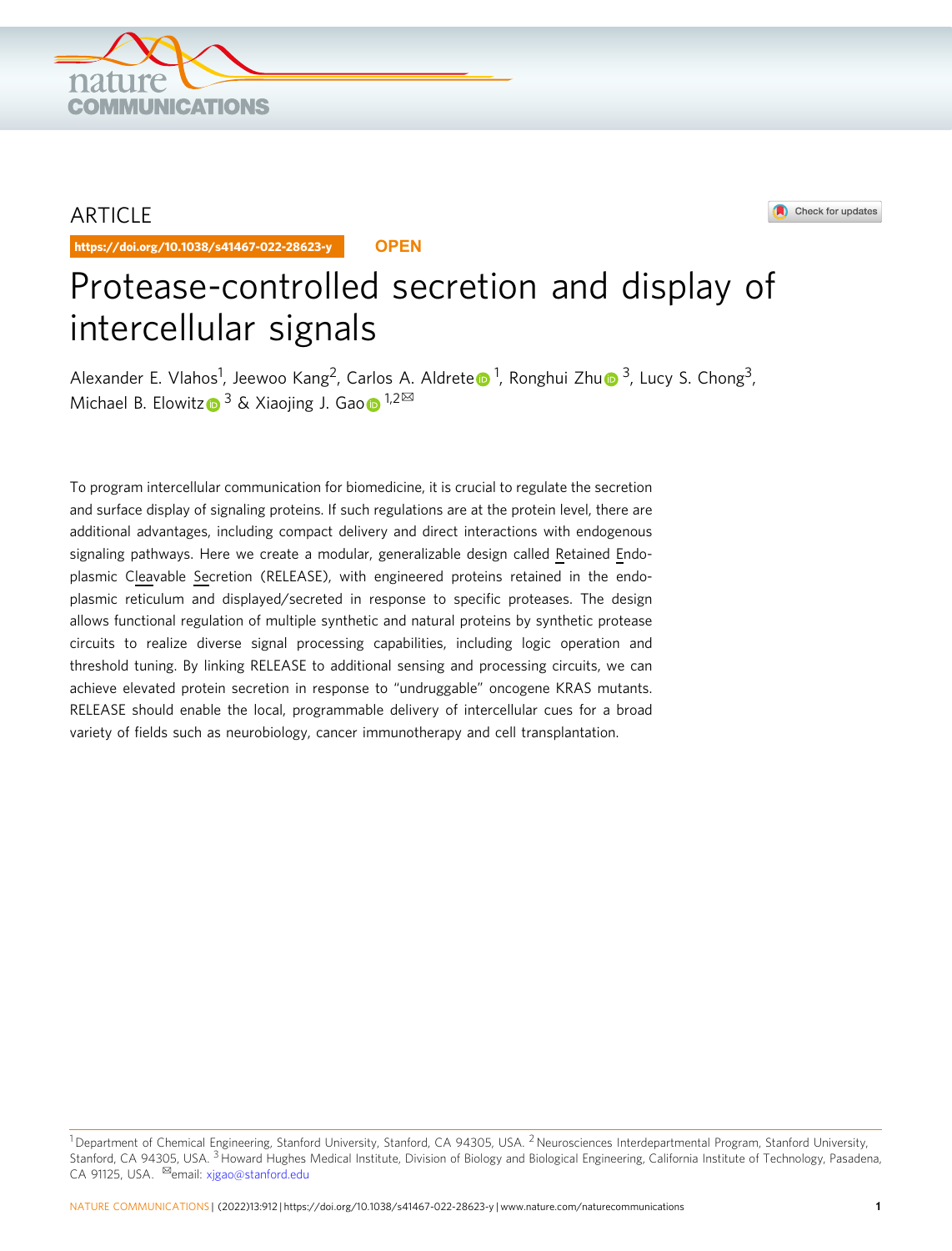ynthetic biology aspires to create biomolecular circuits that can sense the state of cells, process the information, and then deliver therapeutic outputs accordingly<sup>[1,2](#page-10-0)</sup>. This vision has been enhanced by the creation of protein-based circuits by others<sup>3–[6](#page-10-0)</sup> and ourselves<sup>[7](#page-10-0)</sup>. Protein-based circuits have advantages such as fast operation, compact delivery, and robust, contextindependent performance compared to traditional transcriptional circuits<sup>6,7</sup>. However, these protein circuits have operated in the cytosol, and there remains an urgent need for a design that enables protein-level control of intercellular communication, often required at the "respond" step in "sense-process-respond".

Cell-cell communication is widespread $8-10$  $8-10$  and essential for diverse biological processes, such as the generation of immunolo-gical responses<sup>[11,12](#page-10-0)</sup>, cell differentiation and tissue development<sup>[13](#page-10-0)–15</sup>, the maintenance of physiological homeostasis $16$ , and cancer  $development<sup>17,18</sup>$  $development<sup>17,18</sup>$  $development<sup>17,18</sup>$ . Intercellular communication is typically implemented by secreted molecules, including hormones and cytokines. To take cancer immunotherapy as an example, there an ideal application would be introducing a protein circuit that sense the cancerous state of a cell, secrete immunostimulatory signals with temporal and quantitative precision to mobilize the immune system while lysing the cell, and therefore turn these cells into vaccines against other similarly cancerous cells. This would not only avoid the toxic effects associated with the systemic delivery of immunomodulating proteins $19,20$ , but also match the complex, dynamic immune process we are trying to control<sup>21</sup>. In contrast, of the current local delivery methods<sup>22</sup>, neither nanoparticle<sup>23</sup>, or biomaterial-based $24$  delivery platforms can fulfill the aforementioned functions that circuits can deliver.

Given the importance of intercellular communication, we sought to interface protein circuits with the secretion and display of protein signals. Specifically, because protease activity has emerged as a "common currency" of protein circuits that responds to synthetic and endogenous inputs $6,7,25-28$  $6,7,25-28$  $6,7,25-28$  $6,7,25-28$  $6,7,25-28$  $6,7,25-28$ , it will be ideal to directly control protein secretion using proteases. To design a modular protease-regulated protein secretion system, we adapted aspects of the natural secretion process. Secreted proteins are typically transported into the Endoplasmic Reticulum (ER), processed in the Golgi apparatus, and finally secreted at the plasma membrane. Some proteins contain signaling motifs (e.g., KDEL for soluble proteins<sup>29</sup> and the cytosol-facing dilysine  $(KKXX)$  or -RXR motifs for membrane proteins $30-34$ ) recognized in the early Golgi apparatus, causing the protein to be retrieved, transported retrogradely, and retained in the ER<sup>32,35</sup>. Other ER-resident proteins, such as cytochrome p450 are retained in the ER via their signal-anchor transfer sequence  $36,37$  $36,37$ . These retention motifs function in their endogenous contexts as well as when fused to normally secreted proteins<sup>30,[33](#page-10-0)</sup>. To place ER retention under protease control, we engineered the modular Retained Endoplasmic Cleavable Secretion (RELEASE) platform, compatible with both protein secretion and the surface display of membrane proteins. We validated and optimized the core mechanism of RELEASE, created input-processing capabilities, and then used RELEASE to control physiological outputs. Finally, we combined RELEASE with sensing and processing components to respond to internal cell states and external signals via engineered receptors. This study demonstrates a protein-level control module to directly regulate protein secretion that is compatible with pre-existing protein components to program therapeutic circuits for cancer immunotherapy and transplantation in the future.

## Results

Engineering RELEASE for protein secretion and expression. RELEASE contains 4 components: an ER-facing linker containing a furin endoprotease cut site, a transmembrane anchor domain<sup>38</sup>, a cytosolic linker containing a protease cleavage site, and a cytoplasmic ER retention motif (Fig. [1](#page-3-0)a, b). On the cytosolic face, the retention motif ensures that the tagged protein is actively transported back to  $ER^{39,40}$ , a process only aborted after the motif is removed by a proteases such as tobacco etch virus protease  $(TEVP)^{6,7}$  $(TEVP)^{6,7}$  $(TEVP)^{6,7}$ . On the luminal face, soluble proteins are initially tethered to the membrane through the linker and thus coupled to the cytosolic ER retention signal[7](#page-10-0). After the first cytosolic cleavage event, the membrane-tethered protein is transported into the trans-Golgi apparatus, processed into its soluble form (furin is absent in cis-Golgi or  $ER)^{41}$  $ER)^{41}$  $ER)^{41}$  (Fig. [1a](#page-3-0)), and finally secreted.

First, to validate the effectiveness of the retention motif, we fused it to secreted embryonic alkaline phosphatase  $(SEAP)^{42}$ , and used a dilysine-lacking motif (-AAXX) as the negative control (not retained). We transiently transfected human embryonic kidney (HEK) 293 cells using DNA plasmids encoding the constructs and 48 h later removed the supernatant to measure SEAP activity following incubation with a colorimetric substrate. Using RELEASE, SEAP is minimally present in the supernatant and comparable to control cells that were not transfected with SEAP (Fig. [1c](#page-3-0)). Switching the dilysine retention motif (-KKXX) with -AAXX significantly increases SEAP secretion (Fig. [1](#page-3-0)c). We next placed the dilysine motif under the control of TEVP and showed that the co-expression of TEVP significantly increases SEAP secretion (Fig. [1d](#page-3-0)—left panel). By switching the cytosolic protease cut sites, we validated RELEASE against other orthogonal proteases such as the hepatitis C virus protease (HCVP) (Fig. [1d](#page-3-0)—right panel) and the tobacco mottling vein virus protease (TVMVP) (Supplementary Fig. 1a, b). Furthermore, the design is compatible with alternative ER-retention motifs, as we validated constructs using the N-terminal signal anchor sequence from  $p450^{36,37}$  $p450^{36,37}$  $p450^{36,37}$  (Supplementary Fig. 2a, b), which confers retention by directly inserting into the ER membrane<sup>36,37</sup> rather than retention through retrograde rather than retention through retrograde transport<sup>31,32</sup>.

In anticipation of tuning RELEASE for different applications, we next explored how its performance is affected by two design decisions. First, as an alternative to the tri-transmembrane domain $38$ , we created a single transmembrane variant, and found it more sensitive to TEVP compared to the tri-transmembrane construct (Supplementary Fig. 3a). Similarly, the input sensitivity of HCVPinducible RELEASE is also modulated by the choice of the transmembrane domain (Fig. [1](#page-3-0)e). Furthermore, by using a protein linker containing the native residues that flank the HCVP cut site $38,43$ , we made more sensitive HCVP-inducible RELEASE constructs (Fig. [1](#page-3-0)e—red and green lines) than the original versions that use synthetic flanking sequences. A complete list of the cleavage efficiencies for the RELEASE variants are in Supplementary Table 1. We took advantage of this tunability to reduce RELEASE response to the input-independent activity of a membrane-localized split protease<sup>44</sup> (Supplementary Fig. 3b) and therefore improve output dynamic range (Supplementary Fig. 3c, d).

Dual-input systems for fine tuning signaling pathways are an important tool in synthetic biology<sup>[45](#page-11-0)</sup> and we hypothesized that RELEASE could be used with traditional inducible gene expression systems to achieve this. Since RELEASE controls protein secretion post-translationally, we used SEAP-RELEASE and rapalog-inducible split TEVP constructs, under the control of a doxycycline-inducible promoter, to measure SEAP secretion with different combinations of inducers (Fig. [1f](#page-3-0)). Indeed, SEAP secretion was dependent on the presence of both inducers, and the biggest increase in SEAP secretion was observed when both rapalog and DOX was present relative to when they were both absent (Fig. [1f](#page-3-0)—76.9-fold increase).

We also compared the dynamics of SEAP secretion using RELEASE to traditional inducible gene expression systems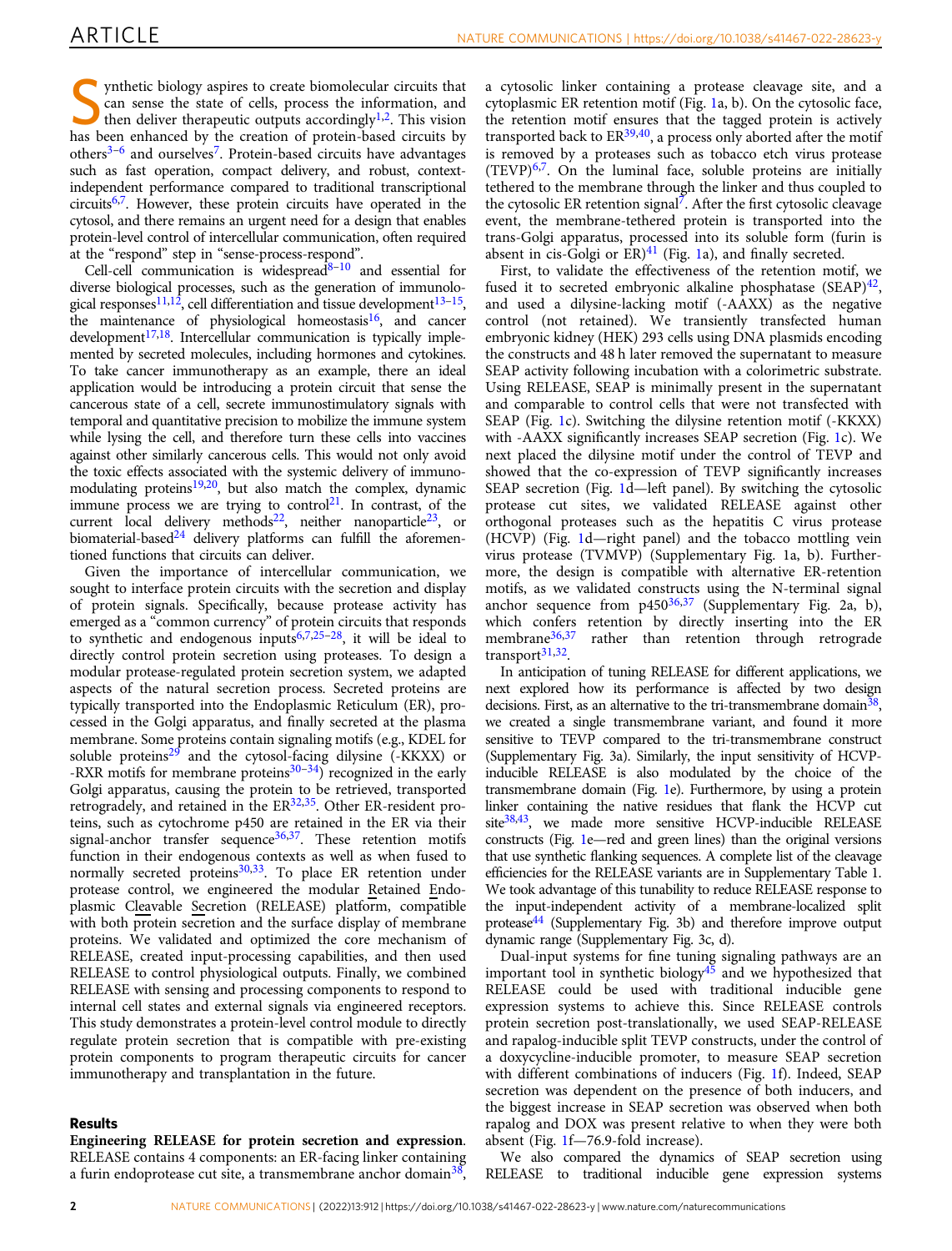

(Supplementary Fig. 4a). Following transfection using a DOXinducible SEAP, there was a significant difference in protein secretion observed 3 h after stimulation with DOX, compared to the uninduced controls (Supplementary Fig. 4b). In comparison, SEAP-RELEASE co-expressed with a rapalog-inducible split-TEVP showed a significant difference in protein secretion, 3 h postinduction with rapalog (Supplementary Fig. 4c), which could be improved to 2 hours by overexpressing furin (Supplementary Fig. 4d). This suggested that furin cleavage could be one of the factors limiting the speed of protein secretion using RELEASE.

In addition to controlling protein secretion, cells can communicate by changing the display of proteins on their surface $12,13$ . By removing the furin cut site in RELEASE, we hypothesized it could control the surface display of proteins (Fig. [1g](#page-3-0)). To validate this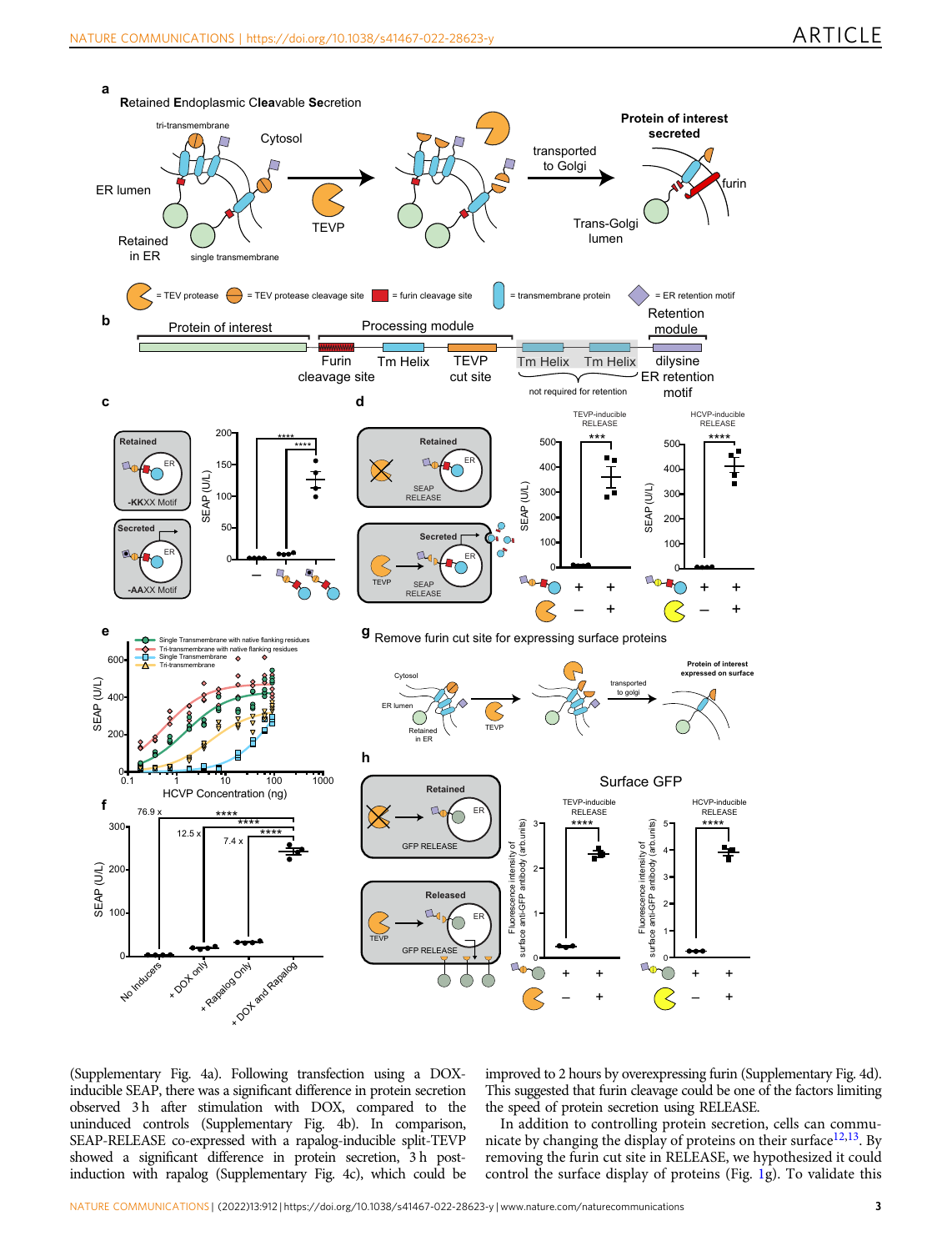<span id="page-3-0"></span>Fig. 1 Design of Retained Endoplasmic Retained Secretion (RELEASE). a Proteins of interest are fused to RELEASE and retained in the ER via the dilysine ER retention domain (purple diamond). Upon activation or expression of a protease such as TEVP (orange partial circle), the ER retention domain is removed (middle panel) and the protein of interest is transported through the constitutive secretory pathway. When reaching the Trans-Golgi Apparatus (right panel), the native furin endoprotease cleaves the linker region allowing the membrane-bound protein to be secreted. **b** RELEASE is a modular platform and can be modified to respond to different proteases and regulate different proteins of interest. c The C-terminal dilysine motif of RELEASE is required for SEAP retention and using a construct where the lysine residues were modified to alanines (KKXX-COOH → AAXX-COOH) increased SEAP secretion. There was no significant difference in signal between RELEASE and control cells without SEAP. d Co-expression of proteases such as TEVP (orange partial circle), or HCVP (yellow partial circle) with the respective RELEASE constructs increased SEAP secretion. e The cleavage efficiencies of HCVP RELEASE constructs were also affected by transmembrane selection and was improved by modifying the residues flanking the HCVP cut site with native linker proteins. Based on the steady-state solution of a kinetic model for proteolytic cleavage, we determined that the relation between RELEASE output and the amount of protease plasmids fits the Michaelis-Menten equation<sup>7</sup>. We therefore fit the titration curves using Michaelis-Menten equations and used  $K<sub>m</sub>$  to represent the apparent cleavage efficiency of each design by its corresponding protease. A complete list of the calculated cleavage efficiencies for the different RELEASE constructs can be found in Supplementary Table 1. f Dual-input control of protein expression was achieved using traditional DOX-inducible systems and RELEASE. Using a DOX-inducible SEAP-RELEASE with a Rapalog-inducible split TEVP, we observed fine control of SEAP secretion over a large dynamic range. g By removing the furin cut site, RELEASE was amenable to control the surface display of proteins. **h** Increased surface display of membrane-bound GFP fused to RELEASE in response to TEVP (left panel) or HCVP (right panel). Each dot represents a biological replicate. Mean values were calculated from four (c-f) or three replicates (h). The error bars represent ±SEM. The results are representative of at least two independent experiments; significance was tested using an unpaired two-tailed Student's t-test between the two indicated conditions for each experiment. For experiments with multiple conditions, a one-way ANOVA with a Tukey's post-hoc comparison test was used to assess significance. \*\*\*p < 0.001, \*\*\*\*p < 0.0001.

strategy, membrane-bound green fluorescent protein (GFP) fused to RELEASE and a mCherry co-transfection marker were transfected into HEK293 cells, and the cell surface was stained using an anti-GFP antibody. To quantify changes in the surface display of GFP, the mCherry co-transfection marker was used to select for highly transfected cells, which show the largest separation of reporter fluorescence from cellular autofluorescence (Supplementary Fig. 5). GFP-RELEASE constructs significantly increased surface display of GFP in response to the cognate proteases (Fig. 1h). Taken together, these results show that RELEASE is a suitable approach to control the secretion and surface display of proteins in response to protease activity (Fig. 1d, h).

RELEASE is compatible with circuit-level functions. After validating the RELEASE design, our next goal was to ensure that its activation could be programmed using protease-based circuits, either pre-existing<sup>[6,7](#page-10-0)</sup> or novel. For RELEASE to operate properly in circuits with multiple proteases, first it is important to validate the orthogonal control of RELEASE by the selected protease<sup>7</sup>. Indeed, cells simultaneously transfected with two RELEASE constructs (Fig. [2a](#page-5-0)) were orthogonal and only secreted the respective reporter protein in response to the cognate protease (Fig. [2b](#page-5-0)). In addition, we observed a slight reduction in SEAP and GFP secretion when both proteases were expressed, relative to when only a single protease was expressed, potentially due to protein overexpression draining finite cellular resources $46$ . This result demonstrates that two proteases can be used to independently regulate secretion of distinct target proteins in the same cell.

In addition to the parallel regulation of multiple outputs, another useful capability is the integration of multiple inputs. Logic operation is crucial for integrating multiple signals, previously implemented for protease circuits using degrons<sup>7</sup>, or coiled-coiled (CC) dimerization domains<sup>6</sup>. RELEASE enables the compact implementation of Boolean logic directly at the retention level. To implement OR, two protease cut sites were inserted in tandem into the cytosolic linker so that the retention motif is removed by either protease (Fig. [2c](#page-5-0)). To implement AND, a RELEASE complex was created containing the N-terminal p450 signal anchor sequence and the C-terminal dilysine motif, each alone conferring sufficient ER retention (Fig. [2](#page-5-0)d). For SEAP to be secreted, both motifs must be removed (Fig. [2](#page-5-0)d). We attributed the reduced secretion in the AND gate construct due to the use of the N-terminal signal anchor sequence (Supplementary Fig. 2b). Both gates function as expected (Fig. [2](#page-5-0)c, d). We also implemented an alternative approach for AND (Supplementary Fig.  $6)$ <sup>47,48</sup>.

Other than processing signals on its own, can RELEASE be coupled to other protease circuits? We used protease-activated protease as an example of such circuits<sup>[6](#page-10-0)</sup>. We used CC domains to associate split protease halves with complementary CC domains and catalytically inactive halves (Fig. [2e](#page-5-0)), "caging" them by preventing the active halves from associating with each other. Cut sites were incorporated between the CC domains and between the CC domain the inactive half, allowing the input protease to remove the inhibitory domains. Following removal of the autoinhibitory portion, the complementary CC domains of the functional split protease halves would then associate and reconstitute protease activity (Fig. [2e](#page-5-0)). Using this approach, we created a two-protease cascade, in which TEVP activates TVMVP, which in turn cleaves the TVMVP-inducible RELEASE. This circuit increased SEAP secretion in response to TEVP, while maintaining strong retention in the absence of TEVP (Fig. [2f](#page-5-0)). This highlights the modularity of the RELEASE design and the ability to engineer additional functionality into it.

RELEASE controls biologically relevant proteins. Many cytokines are pleiotropic and their systemic administration would cause serious adverse effects, so controlling their local expression with RELEASE would be advantageous for tumor immunotherapy<sup>19</sup>. We selected interleukin 12 p70 (referred to as IL-12), because it is a immunomodulatory cytokine important for T-cell activation and proliferation<sup>49,50</sup>. IL-12 is composed of two obligatory subunits  $(p35 \text{ and } p40)^{51}$ , so we fused the two subunits with a flexible linker<sup>[19](#page-10-0)[,52](#page-11-0)</sup> and then with RELEASE (Fig. [3](#page-5-0)a). As expected, TVMVP significantly increases IL-12 secretion (Fig. [3](#page-5-0)b) with therapeutically relevant concentrations for cancer immunotherapy<sup>19</sup>.

As for controlling membrane proteins, we chose the Kir2.1 potassium channel as an example of (Fig. [3](#page-5-0)c), because it is a powerful tool in neurobiology<sup>[53](#page-11-0),[54](#page-11-0)</sup> and a well-characterized model membrane protein. A protease-controlled Kir2.1 would enable the conditional silencing of neurons based on their intracellular states or extracellular cues, e.g., therapeutic silencing of the most active neurons during a seizure without the side effects of conventional methods that exert indiscriminate silencing. Unlike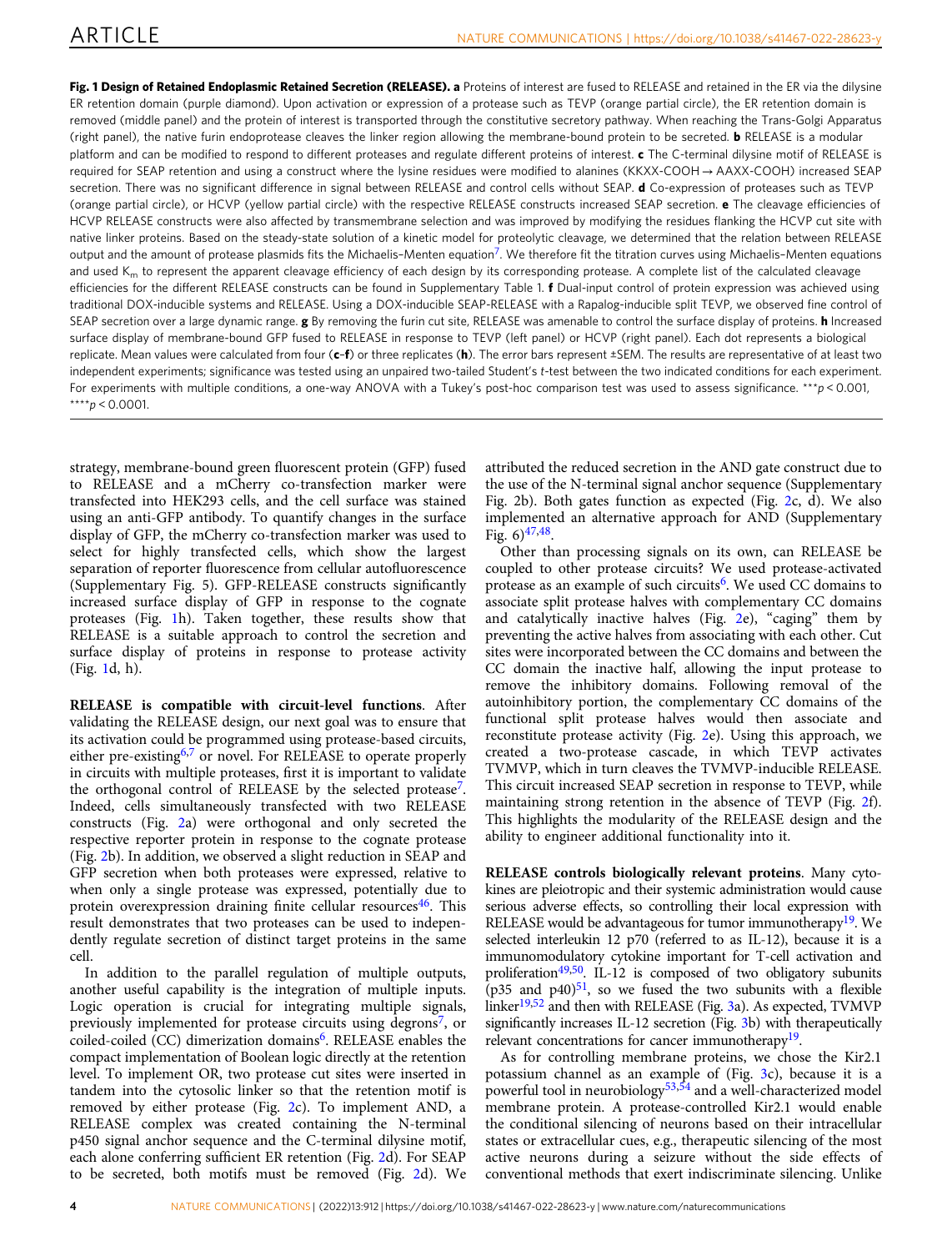

secreted proteins, Kir2.1 has a cytoplasmic-facing ER export motif (FXYENEV)<sup>[55](#page-11-0)</sup> that directs its transport through the secretory pathway, posing a potentially unique challenge in the retention ability of RELEASE and will serve as a test case for its future adaptation to other membrane proteins. To measure the surface display of Kir2.1, a hemagglutinin (HA) epitope was incorporated into its extracellular loop<sup>34</sup>. In addition, GFP or mCherry was fused to the N-terminus of Kir2.1, to select cells that were highly expressing Kir2.1 for flow cytometry analysis (Supplementary Fig. 7a). Initial experiments fusing Kir2.1 with the standard RELEASE construct resulted in leaky display of Kir2.1 in the absence of TEVP (Supplementary Fig. 7b). We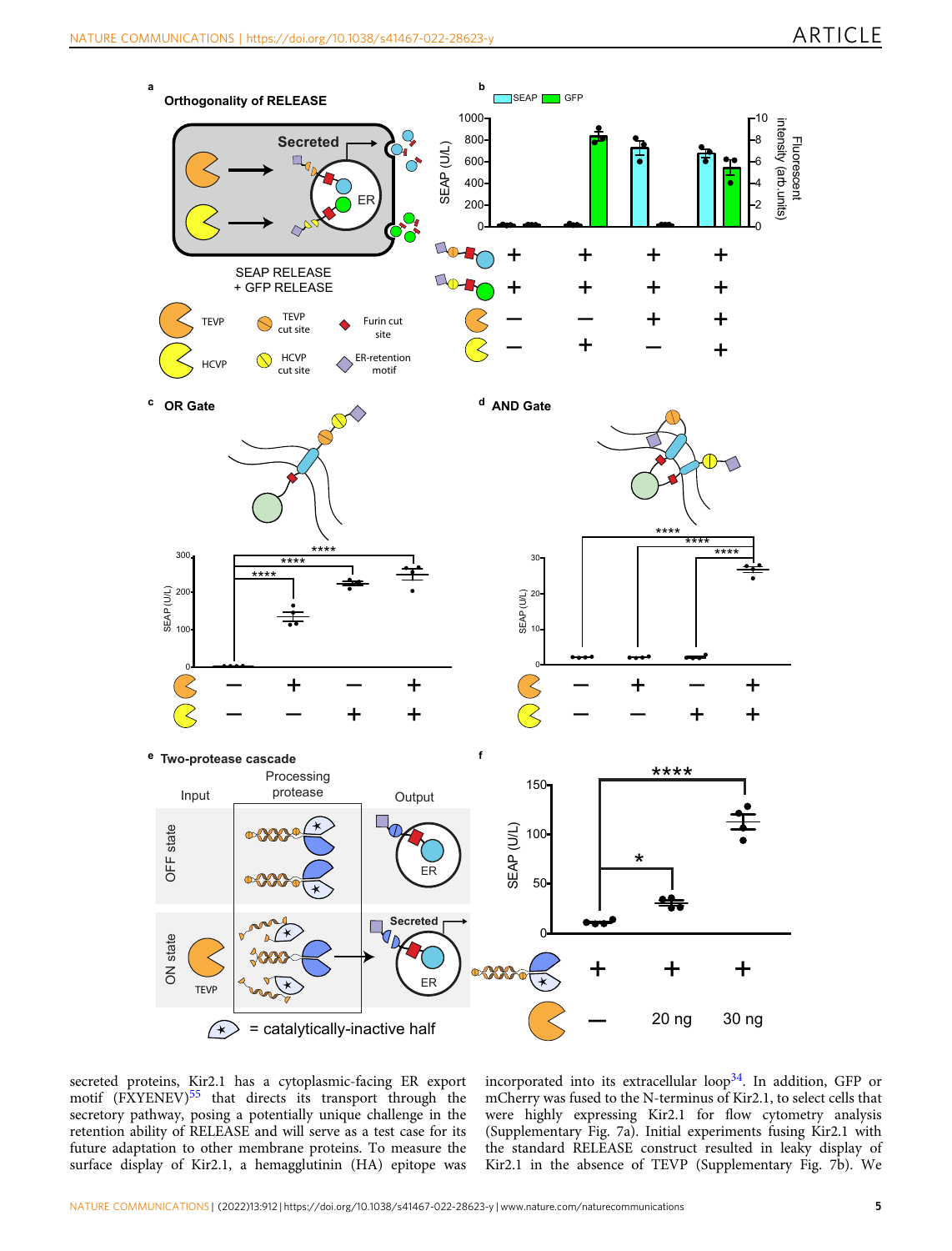<span id="page-5-0"></span>Fig. 2 RELEASE in circuits. a Orthogonal operation of RELEASE constructs. b HEK293 cells were co-transfected with SEAP fused to RELEASE (responsive to TEVP) and GFP fused to RELEASE (responsive to HCVP). SEAP and GFP levels increase in the supernatant when the cognate protease was expressed. c Tandem insertion of two protease cut sites (top panel) created a RELEASE construct that implemented OR gate logic. If either of the respective proteases were expressed, the dilysine ER retention motif would be removed, and SEAP would be secreted. **d** Implementation of AND logic by adding the N-terminal p450 signal anchor sequence as a second ER retention domain, so that both proteases would have to be present to remove both retention domains and allow SEAP to be secreted. e A two-protease cascade was created where TEVP was required to activate TVMVP (processing protease), which subsequently cleaved SEAP RELEASE. SEAP secretion increased when TEVP was expressed (right panel). Each dot represents an individual biological replicate. Mean values were calculated from three (b) or four replicates ( $c-e$ ). Error bars represent  $\pm$ SEM. The results are representative of at least two independent experiments; significance was tested by one-way ANOVA with a Tukey's post-hoc comparison test among the multiple conditions. \*p < 0.05, \*\*\*\*p < 0.0001.



Fig. 3 Controlling bioactive proteins using RELEASE. a The cytokine IL-12 was fused to RELEASE and placed under the control of TVMVP. b TVMVP significantly increase IL-12 secretion. c The inwardly rectifying potassium channel Kir2.1 was fused to RELEASE. In addition, the genetically encoded voltage indicator ASAP3 was co-transfected. d Co-expression of Kir2.1-RELEASE with TEVP resulted in a significant increase in the amount of Kir2.1 expressed on the surface, which was quantified using surface staining for HA and flow cytometry. The surface display of functional Kir2.1 in response to TVMVP was shown to cause hyperpolarization of transfected cells. This was validated by measuring change in the fluorescence intensity of the genetic reporter **e** ASAP3, or the chemical dye, f DiSBAC2(3). Each dot represents an individual biological replicate. Mean values were calculated from four (b) or three replicates (d-f). Error bars represent ±SEM. The results are representative of at least two independent experiments. Significance was tested using an unpaired two-tailed Student's t-test between the two indicated conditions for each experiment. \*\*p < 0.01, \*\*\*p < 0.001, \*\*\*p < 0.0001.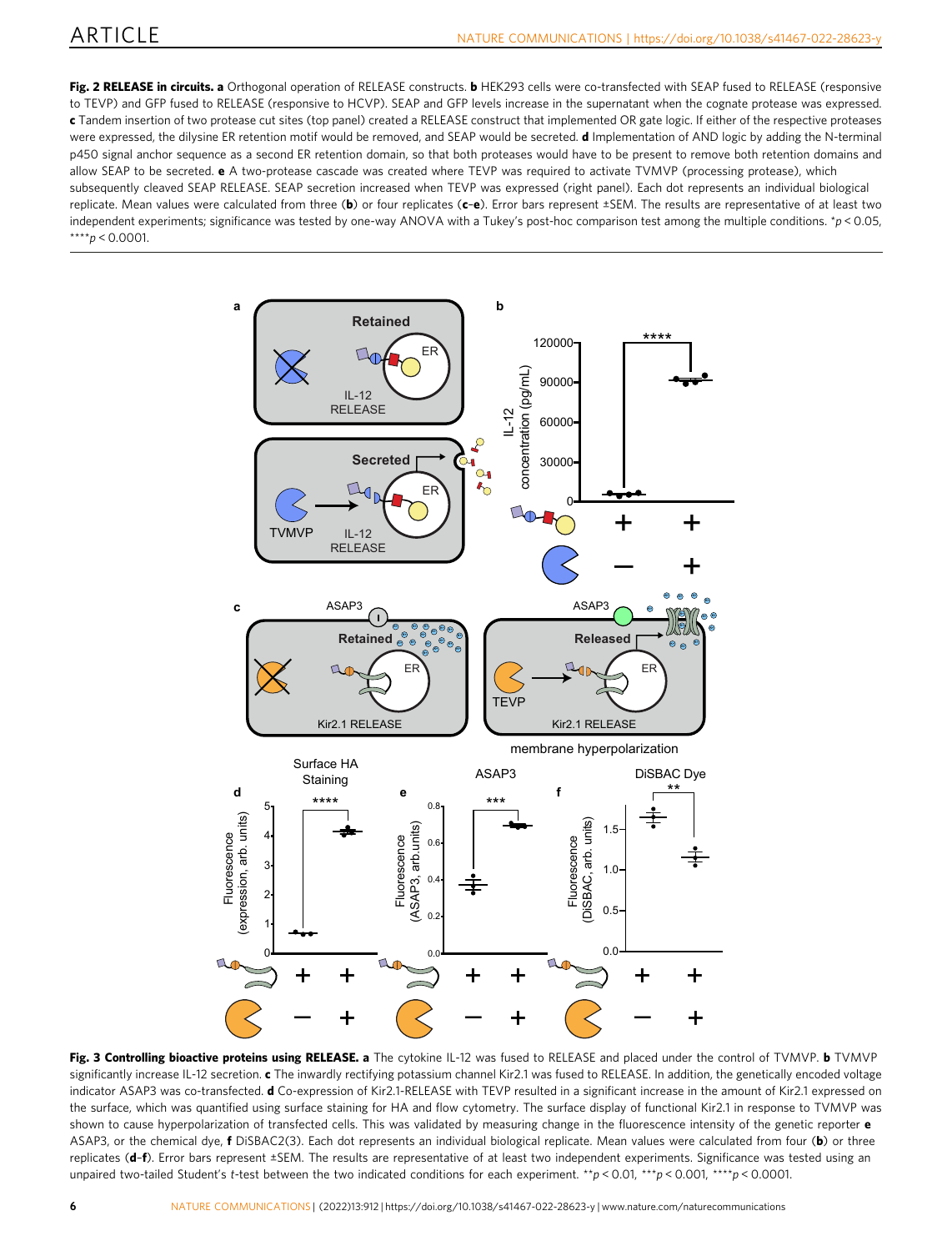reasoned that it is because Kir2.1 has a long cytosolic tail, and that the dilysine motif is the most effective when positioned closely to the ER membrane<sup>[30,34](#page-10-0)</sup>. In contrast, another ER retention motif, RXR, is most effective when positioned distally from the membrane<sup>34</sup>. Indeed, a RELEASE construct using the RXR motif at the C-terminus improved retention (Supplementary Fig. 7), and successfully controlled its surface display using TEVP (Fig. [3](#page-5-0)d).

Kir2.1 functions as a homo-tetramer<sup>56</sup>, provoking the question of whether the RELEASE system could interfere with tetramerization and consequently channel function (Fig. [3](#page-5-0)c). Surface display of functional Kir2.1 leads to efflux of potassium ions and hyperpolarization<sup>56</sup>, providing a metric we can use to assess the its functionality. We used two reporters to measure changes in membrane potential: ASAP3<sup>[57](#page-11-0)</sup> and DiSBAC<sub>2</sub>(3)<sup>58</sup>. ASAP3 is a genetically encoded voltage indicator<sup>[57](#page-11-0)</sup> that increases fluorescence as cells become hyperpolarized, while  $DiSBAC<sub>2</sub>(3)$  is a chemical dye that decreases diffusion into hyperpolarized cells, and therefore fluorescence intensity<sup>[59](#page-11-0)</sup>. When Kir2.1 RELEASE was co-expressed with ASAP3, we observed a significant increase in fluorescence intensity in response to TEVP (Fig. [3e](#page-5-0)), suggesting Kir2.1 was functional. The chemical dye  $DiSBAC<sub>2</sub>(3)$  showed similar results (Fig. [3f](#page-5-0)), and the observed change in median fluorescent intensity that cells were hyperpolarized<sup>58</sup>, further corroborating that RELEASE-regulated Kir2.1 maintains its functionality.

RELEASE responds to oncogenic inputs. One of the most compelling cases for protein circuits is therapy against recalcitrant cancers. The RAS family of proteins (HRAS, KRAS, and NRAS) provide a remarkable example $60,61$ . The activating RAS mutations (e.g. G12V, G12C, G12D…) have been implicated in a multitude of hard-to-treat cancers such as pancreatic ductal adenocarcinoma $60-62$  $60-62$  $60-62$  and non-small lung cancer<sup>[63](#page-11-0)</sup>. The phar-macological targeting of RAS has been challenging<sup>[64](#page-11-0)-66</sup>. We envision a "circuit as medicine" alternative, where an intracellularly introduced circuit interrogates the cancerous state of a cell, and conditionally lyses RAS-mutant cells, while programming cytokine secretion to activate a broader local immune response.

As a first step towards that vision, we hypothesized that we could exploit protein interaction during RAS signaling to activate RELEASE. RAS resides in the cell membrane<sup>[67](#page-11-0),68</sup>, and activated RAS recruits to the membrane effector proteins such as  $Raf^{68-70}$ . To sense active RAS, we fused the N- and C-terminal halves of split TEVP to the RAS-binding domain (RBD) of Raf (Fig. [4](#page-7-0)a). The increased local concentration of the RBD-split TEVP sensor in response to activated RAS, due to their transition from the 3D cytosol to the more restrictive 2D membrane, was expected to facilitate the association of the protease halves through their residual mutual affinity<sup>[67](#page-11-0)</sup>.

Building on our previous constructs sensing the RAS pathway<sup>7</sup>, we performed initial experiments using the active mutant HRAS-G12V and the RBD-split TEVP sensor, and observed comparable SEAP secretion with wildtype cells (endogenous HRAS activity) when regulated by TEVP-responsive RELEASE (Supplementary Fig. 8). Since HRAS-G12V reconstitutes RBD-split TEVP at the cell membrane, and cleavage of RELEASE occurs at the ER, we hypothesized that additional protease components would be required to propagate the signal from the cell membrane to the ER (Fig. [4a](#page-7-0)). Using the caged TVMVP intermediate protease (Figs. [2d](#page-5-0), [4](#page-7-0)b—topology 1) did not improve SEAP secretion in response to HRAS-G12V, so we further hypothesized that spatial localization of the intermediate protease might be required to increase signal transduction. We first tried to increase the cleavage of the intermediate protease by bringing it closer to the

TEVP input, fusing the C-terminal membrane transfer CAAX motif<sup>[71](#page-11-0)</sup> (Supplementary Fig. 9a—left panel) to one half of the caged split TVMVP (Fig. [4b](#page-7-0)—topology 2), but this did not improve SEAP secretion (Fig. [4](#page-7-0)c). We then also increased the possibility for the reconstituted intermediate protease to activate RELEASE, by fusing the uncaged other half of TVMVP with the signal anchor sequence of cytochrome p450 and therefore targeting it to the ER membrane (Fig. [4](#page-7-0)b—topology 3). This resulted in the greatest SEAP secretion in response to HRAS-G12V (Fig. [4c](#page-7-0)). After titrating down the ER-bound uncaged half of TVMVP, we reduced background and improved dynamic range (Supplementary Fig. 9b).

We then generalized the design to KRAS, the most frequently mutated RAS in cancer<sup>72</sup>. We validated that our circuit responds very similarly to KRAS-G12V and HRAS-G12V (Supplementary Fig. 9c), probably because RAS isoforms share up to 90% homology in the region where RBD binds $64,73$ . As a control, the split TEVP sensor fused to the RBD mutant (R89L), which has a reduced affinity to activated  $RAS<sup>67,70</sup>$ , did not significantly increase SEAP secretion in response to HRAS-G12V or KRAS-G12V (Fig. [4e](#page-7-0)).

We reasoned that the choice of cell membrane-localization domains might affect baseline, because post-translational modification of CAAX initially inserts the protein at the ER membrane<sup>74</sup>, which could facilitate TVMVP reconstitution in the absence of TEVP inputs. To further reduce the background of the RAS sensor, we additionally tested the N-terminal membrane anchoring portion of the SH4 domain of Lyn and Fyn tyrosine kinases<sup>[75](#page-11-0)</sup>, the cell membrane-targeting of which bypasses  $ER^{75}$ . The Lyn and Fyn motifs reduced background SEAP secretion relative to the CAAX motif (Supplementary Fig. 9d) and enabled increased SEAP secretion without significantly increasing the background (Supplementary Fig. 9e).

The complete circuit is summarized in Fig. [4d](#page-7-0). We observed that the circuit was responsive to the oncogenic state of KRAS, since cells secreted significantly more SEAP when overexpressing active mutants of KRAS (Fig. [4](#page-7-0)e—blue bar, Supplementary Fig. 9g) compared to overexpressing wildtype KRAS (Fig. [4](#page-7-0)e green bar) and endogenous wildtype KRAS (Fig. 4e—red bar). The oncogenic state of KRAS also resulted in a much smaller increase in SEAP secretion when using the RBD-split TEVP R89L mutant (Fig. [4](#page-7-0)e).

Plug-and-play capabilities of RELEASE. In addition to building towards RAS detection, our RAS-centric engineering efforts also established a plug-and-play protein circuit framework. RELEASE, in conjunction with CHOMP and other protease components, enables the detection of any input that can be converted to dimerization or proteolysis. This signal can then be processed by RELEASE itself or other protease circuits to control the display or secretion of proteins (Fig. [5](#page-8-0)a).

As a proof of principle, we used the well-established MESA receptor (membrane-localized split TEVP reconstituted by rapalog)[25](#page-10-0),[26](#page-10-0),[76](#page-11-0) as an input to activate RELEASE via the intermediate protease circuit optimized above (Fig. [4c](#page-7-0)). Switching the input components to the rapalog MESA receptor, we increased SEAP secretion in response to rapalog (Fig. [5b](#page-8-0)). We also used RELEASE to control the secretion of IL-12 in response to mutant KRAS (Fig. [5](#page-8-0)c) or rapalog (Fig. [5d](#page-8-0)), and to control the surface display of Kir2.1 by rapalog (Fig. [5](#page-8-0)e).

The processing protease circuit is also modular. Specific applications of RELEASE may require a greater dynamic range or more complex dynamic secretion patterns that can be achieved by incorporating additional orthogonal proteases<sup>6,7</sup>. For example, to improve the dynamic range of the RAS-sensing circuit, we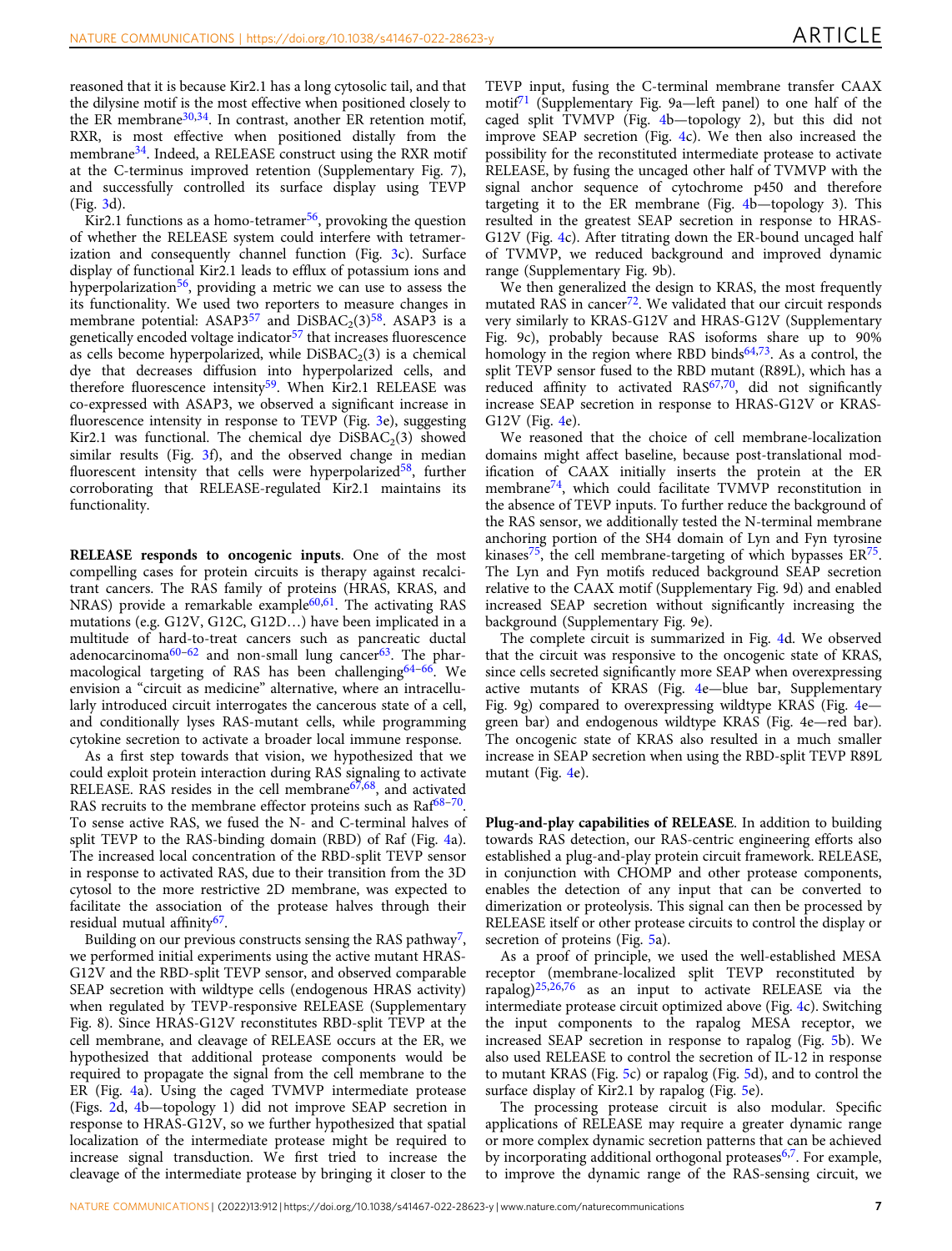<span id="page-7-0"></span>

Fig. 4 RAS-sensing circuit and protease replaying pathways to activate RELEASE. a To sense active RAS, split TEVP was fused to the RBD domain of c-RAF. RBD-split TEVP binds to active RAS at the membrane surface of the cell where the two protease halves reassociated and reconstituted protease activity. Protease activation is propagated through an intermediate protease to relay the information from the cell membrane to the ER. **b** Using protein localization motifs, three different topologies of intermediate protease components were created. Topology 1 uses two caged intermediate TVMVP protease halves in the cytosol. Topology 2 uses the same caged intermediate TVMVP, but with one half of the active protease localized to the membrane. Finally, Topology 3 has one half of the intermediate protease associated with the membrane, and the other half uncaged and present at the ER membrane via the p450 signal anchor sequence. The CC domain present on the uncaged TVMVP half (that was associated with the membrane) drives association with the complementary TVMVP half at the ER. c There was a significant difference in the amount of SEAP secreted when using intermediate protease topology 3, with and without mutant HRAS-G12V, compared to topologies 1, and 2. d Schematic of the signal processing of the complete KRAS-sensing circuit. The complete RAS-sensing circuit was activated by RBD-split TEVP interacting with active KRAS-G12V (1). The reconstituted TEV (2) then uncaged the membrane associated split TVMVP, releasing it from the membrane (3). The uncaged TVMVP contains a CC domain, which drives its association with the complementary CC domain present on the other split TVMVP half anchored to ER membrane (4). Finally, the reconstituted TVMVP cleaves the ER retention motif of RELEASE to secrete SEAP (5). e Using the complete RAS-sensing circuit, we observed a significant increase in SEAP secretion when expressing an active mutant variant KRAS-G12V relative to baseline levels (neg. ctrl), or wildtype KRAS. A small, but statically significant increase was also observed when using the RBD-Split TEVP containing the R89L mutation that reduced the association with active KRAS. Each dot represents an individual biological replicate. Mean values were calculated from four replicates  $(c, e)$ . The error bars represent  $\pm$ SEM. The results are and representative of at least two independent experiments. Significance was tested using an unpaired two-tailed Student's t-test between the two indicated conditions for each experiment. For experiments with multiple conditions, a one-way ANOVA with a Tukey's post-hoc comparison test was used to assess significance. \*\*p < 0.01, \*\*\*p < 0.001, \*\*\*\*p < 0.0001.

incorporated a previously established positive feedback loop based on reciprocal inhibition between TVMVP and HCVP to tune the activation threshold of TVMVP<sup>[7](#page-10-0)</sup> (Fig. [5](#page-8-0)f). When input was low or absent, HCVP would reduce the "baseline" reconstitution of TVMVP by removing the complementary CC domain (Fig. [5](#page-8-0)f—top panel). However, when there was sufficient input (KRAS-G12V<sup>+</sup> cells), the reconstituted TVMVP would override HCVP by removing its activity-enhancing co-peptide (Fig. [5](#page-8-0)f—bottom panel). By varying the amount of HCVP transfected, we reduced the background activity and increased the dynamic range of the engineered cells containing the complete

RAS circuit (Fig. [5](#page-8-0)g). These results demonstrate the possibility of tuning RELEASE with additional proteases and eventually creating more complex responses.

## **Discussion**

Here, we introduced the generalized protease-responsive platform RELEASE to control the secretion and display of proteins (Fig. [1](#page-3-0)). RELEASE is compatible with protein-level circuit operations (Fig. [2\)](#page-5-0) and enables plug-and-play control of various outputs (Figs. [3](#page-5-0) and [5\)](#page-8-0) using a variety of inputs (Figs. 4 and [5](#page-8-0)). For all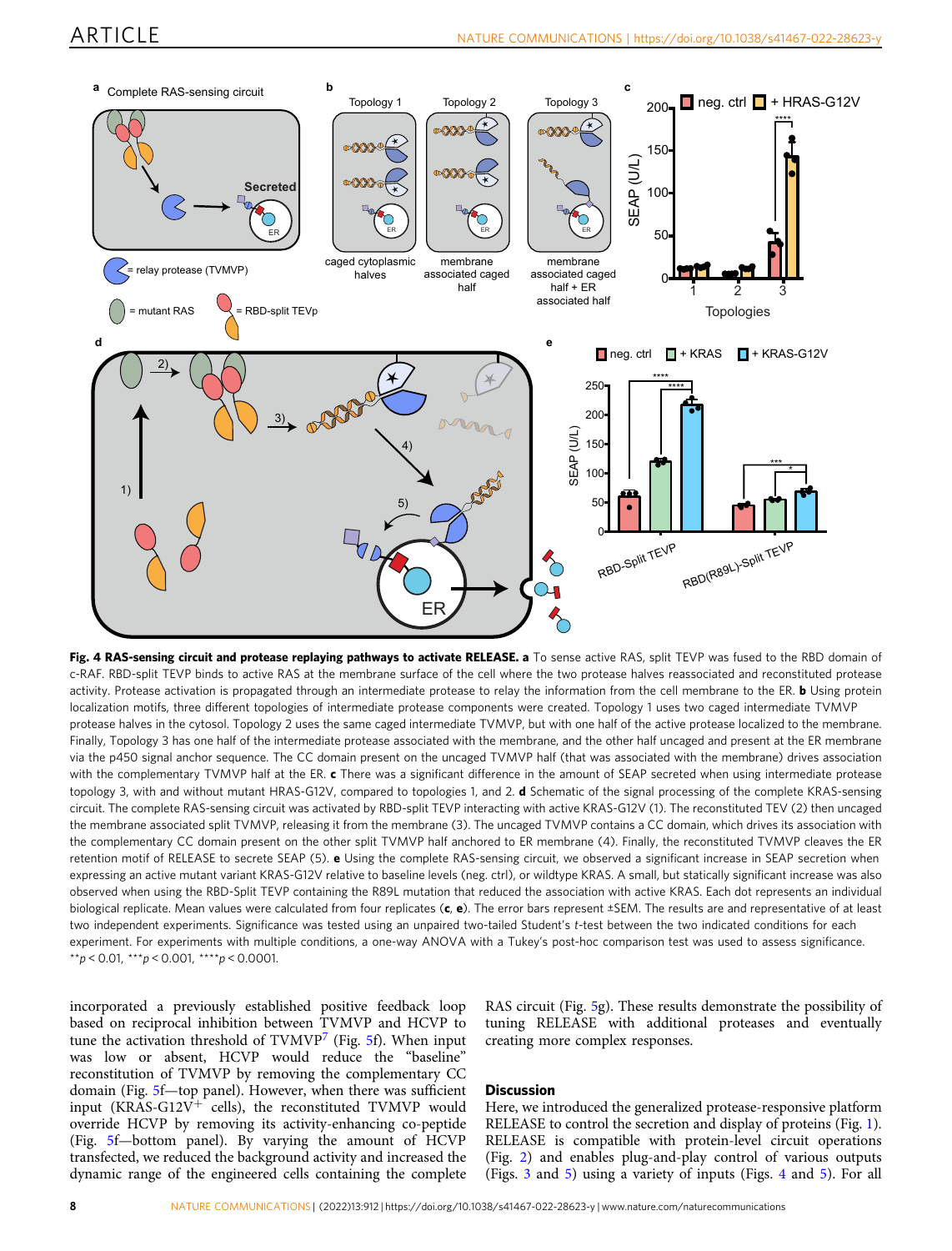

<span id="page-8-0"></span>**<sup>a</sup>** Engineering cells with protease-based circuits and RELEASE

Fig. 5 Plug-and-play capabilities of RELEASE. a Any multimerization event, such as ligand-induced receptor dimerization (i.e. MESA receptors, or Tango), protein association, nanobody-bridged dimerization, or light-induced dimerization can be harnessed to reconstitute and activate split proteases. This information can then be processed using CHOMP circuits or even RELEASE itself to produce complex responses. Each component of the engineered circuit can be optimized independently of each other and are not necessarily dependent on the input or output components. To highlight the plug-and-play capabilities of RELEASE, we tested different input and output combinations, while keeping the intermediate CHOMP circuit intact. b Using the rapalog MESA receptor as the input, SEAP secretion was controlled. IL-12 secretion was induced by c KRAS expression or induction with d rapalog. e We also observed Kir2.1-mediated hyperpolarization after induction with Rapalog. f Schematic of CHOMP circuit containing reciprocal inhibition of TVMVP and HCVP to reduce background activity of RELEASE. When the amount of input is low, the ER-associated split TVMVP protease is repressed by the ERassociated HCVP through removing the complementary CC motif, reducing the association with the other split functional half. When the amount of input is high, fully reconstituted TVMVP will be present at higher levels and repress HCVP by removing the core HCVP from its activity-enhancing co-peptide (small yellow pie space). g Addition of the tuner protease increased the dynamic range of the RAS-sensing circuit, by reducing baseline secretion. Each dot represents an individual biological replicate. Mean values were calculated from four biological replicates (b-e, g). Error bars represent ±SEM. The results are representative of at least two independent experiments. Significance was tested using an unpaired two-tailed Student's t-test between the two indicated conditions for each experiment.  $*p < 0.01$ ,  $****p < 0.0001$ .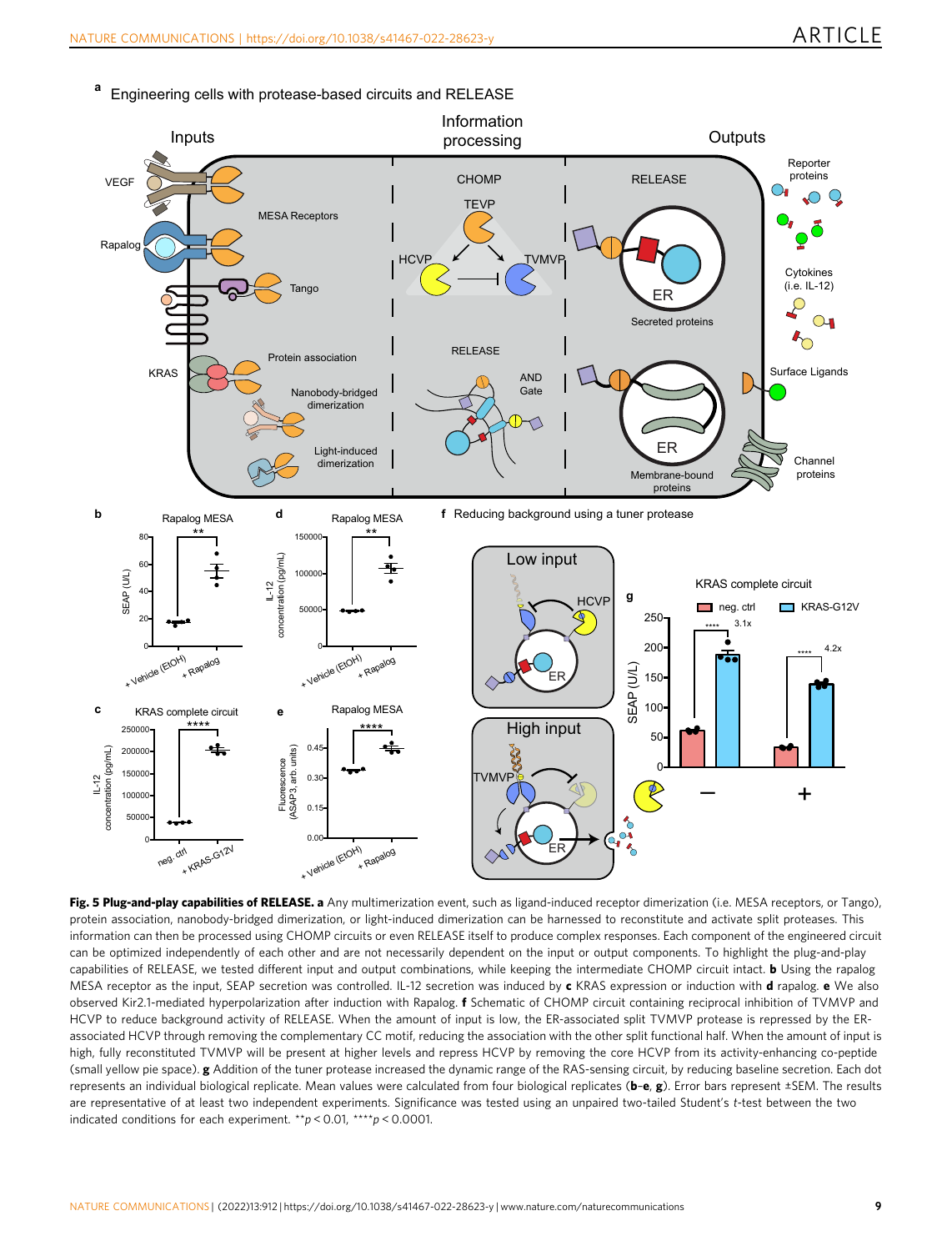these examples, we simply switched the input and output (RELEASE) components, while keeping the intermediate protease chassis intact—without any re-optimization. This highlights the modularity of using protease-based sensors, protease circuits, and RELEASE to engineer sense-and-response capabilities. In contrast to traditional small molecule-induced reporter systems, RELEASE enables close-loop control in biomedical contexts by sensing cellular states, processing the information, and actuating suitable outputs accordingly, all at the level of engineered protein circuits.

When adapting RELEASE for new applications, all one needs is a protein-mediated dimerization event that could be harnessed to reconstitute protease activity (Figs. [4a](#page-7-0) and [5a](#page-8-0)). We can therefore tap into additional synthetic receptor platforms that rely on ligand-induced dimerization, such the Generalized Extracellular Molecule Sensor (GEMS) $42$ , or Tango<sup>77</sup>. RELEASE is also compatible with traditional gene expression systems (i.e. DOX) to form dual-input systems that offer stricter dynamic control over protein secretion or surface expression (Fig. [1f](#page-3-0)). In this work we demonstrate that one can use intermediate proteases to propagate protease signal from the cell membrane to the ER to activate RELEASE (Fig. [4](#page-7-0)a), suggesting that using alternative motifs may allow for signal propagation from other subcellular locations, such as nucleus or mitochondria, to ER. Because the components of the conventional protein secretion pathway are conserved among different cell types and species, we expect RELEASE to function in these different contexts as well. If the new application requires a faster response, we could improve the cleavage efficiency of the furin cut site of RELEASE, such as using different furin cut sites or using a protein linker with multiple furin cut sites in tandem, as furin was implicated to be a limiting factor in the speed of RELEASE (Supplementary Fig. 4c, d).

RELEASE enables therapeutic modalities. For example, we hypothesize that we can use the KRAS-sensing circuit (Fig. [4](#page-7-0)c) to selectively express immunostimulatory signals (such as IL-12, surface T-cell engagers, and anti-PD1) to mark cancer cells for T cell-mediated destruction without affecting normal cells<sup>19</sup>. The selectivity of the circuit will be further improved using additional proteases through quantitative thresholding (Fig. [5](#page-8-0)g) or logic operations. For the latter, many RAS-driven cancers harbor additional mutations in tumor suppressor proteins, such as p53<sup>78</sup>. One could use split proteases fused to nanobodies $4,7$  $4,7$  $4,7$  that have preferential binding to mutant p53<sup>78</sup>, to activate RELEASE only when both mutant KRAS and mutant p53 are simultaneously present, via AND logic (Fig. [2](#page-5-0)c). In this work, we validated our therapeutic circuits using HEK293 cells overexpressing active mutant (Fig. [4](#page-7-0)e). However, future studies must be completed using cancer cells harboring the active KRAS mutants (i.e. PANC 10. 05, PANC 03. 27, or LS180) to demonstrate significant differences compared to endogenous KRAS activity in healthy cells, in vitro and using in vivo xenograft models.

Delivery will be another barrier that will have to be overcome for RELEASE to be useable for cancer immunotherapy. An additional benefit of RELEASE compared to traditional synthetic circuits is that protease circuit components can be encoded within single mRNA transcripts<sup>[79](#page-11-0)</sup> that do not pose the risk of insertional mutagenesis. Furthermore, combinatorial immunomodulators have been found to be more effective than monotherapies for targeting cancer cells<sup>[19](#page-10-0)</sup>. Due to the complexity and broad activity of the immune system, we anticipate that we will need to control the secretion and surface display of multiple immunostimulatory proteins, which is possible due to the modularity of RELEASE (Figs.  $2b$  and  $3b$ ).

RELEASE will also expedite other potential therapeutic applications in fields as diverse as neurobiology, developmental biology, immunology, tissue engineering, and transplantation, to name a few. To take a third and last example, in addition to the cancer immunotherapy and neuronal silencing applications discussed above, RELEASE can be used to create sense-and-respond cells to control immunomodulating cytokines and growth factors important for graft acceptance, such as IL-10 $80$  and TGF- $\beta^{20}$ , which cannot normally be delivered systemically due to their pleiotropic and off-target effects. Co-delivering these engineered cells with therapeutic cells, such as pancreatic islets, may be a suitable approach to create engineered tissue implants that can engraft without the need for systemic immunosuppression. The proposed plug-and-play components for sensing and secreting using RELEASE would allow for the programming of such communications with unprecedented precision.

#### Methods

Plasmid generation. All plasmids were constructed using general practices. Backbones were linearized via restriction digestion, and inserts were generated using PCR, or purchased from Twist Biosciences. MESA-rapalog receptor source plasmids were a generous gift from Joshua Leonard<sup>26</sup>. The plasmid containing the voltage indicator, ASAP3 was a generous gift from Michael Lin<sup>57</sup>. A complete list of plasmids used for each experiment (Supplementary Data 1) and the respective amounts used for transfections can be found in supplementary data 2. In addition, the DNA sequences of all the plasmids used in this study can be found in the source data, and all new plasmids with annotations will be available on Addgene [\(https://www.addgene.org/Xiaojing\\_Gao/\)](https://www.addgene.org/Xiaojing_Gao/).

Tissue culture. Flp-In™ T-REx™ Human Embryonic Kidney (HEK) 293 cells were purchased from Thermo Fisher Scientific (catalog# R78007). Cells were cultured in a humidity-controlled incubator under standard culture conditions (37 °C with 5% CO2) in Dulbecco's Modified Eagle Medium (DMEM), supplemented with 10% fetal bovine serum (FBS - Fisher Scientific; catalog# FB12999102), 1 mM sodium pyruvate (EMD Millipore; catalog# TMS-005-C), IX Pen-Strep (Genesee; catalog# 25-512), 2 mM L-glutamine (Genesee, catalog# 25-509) and 1X MEM nonessential amino acids (Genesee; catalog# 25-536). Cells tested negative for mycoplasma.

To induce expression of transiently transfected plasmids, 100 ng/mL of Doxycycline was added at the time of transfection. All measurements were taken 48 h after transient transfection, unless otherwise stated. Rapalog AP21967 (also known as A/C heterodimerizer, purchased from Takara Biosciences; catalog# 635056) is a synthetic rapamycin analog that can bind with FRB harboring the T2098L mutation, and is designed not to interfere with the native mTOR pathway<sup>[81](#page-11-0)</sup>. All our constructs in this study using the FRB protein contain the T2098L mutation and were induced with 100 nM of rapalog, unless otherwise stated.

Transient transfections. HEK 293 T cells were cultured in either 24-well or 96 well tissue culture-treated plates under standard culture conditions. When cells were 70-90% confluent, the cells were transiently transfected with plasmid constructs using the jetOPTIMUS® DNA transfection Reagent (Polyplus transfection, catalog# 117-15), as per manufacturer's instructions.

Measuring protein secretion. Secreted Alkaline Phosphatase (SEAP) Assay was performed to measure protein secretion<sup>[42](#page-11-0)</sup>. Briefly, following two days after transient transfection, the supernatant was collected without disrupting the cells and heat inactivated at 70 °C for 45 min. Following heat inactivation, 10–40 μL of the supernatant was mixed with  $dH_2O$  for a final volume of 80  $\mu$ L, and then mixed with 100 μL of 2X SEAP buffer (20 mM homoarginine (ThermoFisher catalog# H27387), 1 mM MgCl<sub>2</sub>, and 21% (v/v) dioethanolamine (ThermoFisher, catalog# A13389)) and 20 μL of the p-nitrophenyl phosphate (PNPP, Acros Organics catalog# MFCD00066288) substrate (120 mM). Samples were measured via kinetic measurements (1 measurement/min) for a total of 30 minutes at 405 nm using a SpectraMax iD3 spectrophotometer (Molecular Devices) with the Softmax pro software (version 7.0.2).

Secreted GFP was measured by incubating cell-free supernatant with cells displaying the Gbp6 anti-GFP-binding nanobody, with mCherry fused at the Cterminus, which acted as a co-transfection marker (Supplementary Fig. 10a). The Gbp6 anti-GFP nanobody expressing cells were incubated for 2 h with supernatant from various RELEASE conditions and then analyzed using flow cytometry. To quantify changes in the amount of GFP secretion, we selected and compared the median GFP fluorescence from nanobody-displaying cells with the highest expression of the mCherry co-transfection marker. Supernatant from cells transfected that constitutively secrete SEAP, or GFP were used as negative and positive controls, respectively (Supplementary Fig. 10b).

To measure the amount of secreted IL-12, cell-free supernatant was collected and quantified using the Human IL-12p70 DuoSet ELISA (R&D Systems; catalog# DY1270), as per the manufacturer's instructions.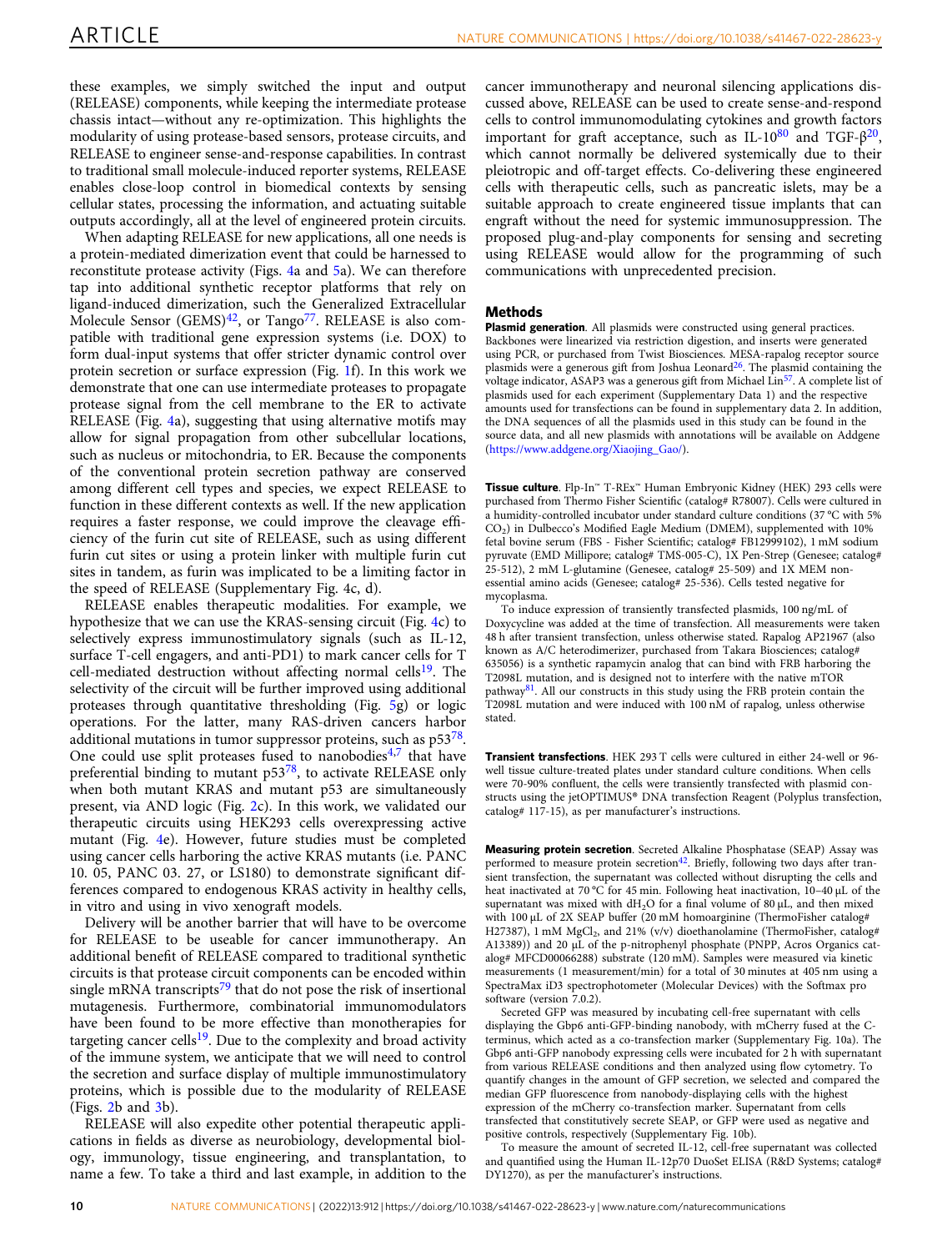<span id="page-10-0"></span>Flow cytometry and data analysis. Two days after transient transfection, cells were harvested using FACS buffer (HBSS + 2.5 mg/mL of Bovine Serum Albumin (BSA)). For experiments requiring antibody staining, surface GFP was measured by incubating cells with a 1:1000 dilution of anti-GFP Dylight 405 antibody (ThermoFischer; catalog# 600-146-215) in FACS buffer for one hour at 4 °C. For experiments measuring the surface display of Kir2.1, cells were incubated with 1:500 dilution of anti-hemagglutinin antibody (HA, Abcam; catalog# ab137838), followed by incubation with 1:1000 dilution of a donkey anti-rabbit IgG conjugated to alexa-647 (Abcam, catalog# ab150075). After staining, cells were washed twice with FACS buffer and then strained using a 40 μm cell strainer. Cells were analyzed by flow cytometry (BioRad ZE5 Cell Analyzer) and Everest software (version 3.1). As previously described<sup>7</sup>, we use the EasyFlow MATLAB-based software package developed by Yaron Antebi ([https://github.com/AntebiLab/easy](https://github.com/AntebiLab/easyflow.git)flow.git) to process the flow cytometry data.

For analysis, we selected and compared cells with the highest expression of the co-transfection marker, which was typically mCherry (Supplementary Fig. 5). This was done to have the largest separation between basal reporter autofluorescence from cellular autofluorescence, as previously described<sup>7,26</sup>. For experiments using the Kir2.1 potassium channel, cells were either co-transfected with the voltage indicator ASAP3<sup>[57](#page-11-0)</sup> or incubated with the Oxonol chemical dye, DiSBAC<sub>2</sub>(3)<br>(20 μM in HBSS) for 5 min before performing flow cytometry<sup>[58](#page-11-0)</sup>. The N-terminus of Kir2.1 was fused with mCherry, or GFP, which acted as a co-transfection marker. After gating on cells with high expression of Kir2.1, the median fluorescence intensity was used to estimate changes in membrane potential[58.](#page-11-0)

Statistical analysis. Values are reported as the means from at least 3 biological replicates, which was representative from two independent biological experiments. For experiments comparing two groups, an unpaired Student's t-test was used to assess significance, following confirmation that equal variance could be assumed (F-test). If equal variance could not be assumed, then a Welch's correction was used. For experiments comparing three or more groups, a one-way ANOVA, or a two-way ANOVA with a post hoc Tukey test was used to compare the means among the different experimental groups. Data were considered statistically significant at a p-value of 0.05. Data are presented as average ±SEM, unless otherwise stated. All statistical analysis was performed using Prism 7.0 (GraphPad).

Reporting summary. Further information on research design is available in the Nature Research Reporting Summary linked to this article.

## Data availability

New plasmids used in this study will be made available for distribution from Addgene ([https://www.addgene.org/Xiaojing\\_Gao/\)](https://www.addgene.org/Xiaojing_Gao/). Annotated plasmid sequences used in this study are provided in the Source Data as GeneBank files. Raw.fcs files are available from the corresponding authors upon reasonable request. Raw experimental data and p-values for each figure are provided as Source Data. Source data are provided with this paper.

#### Code availability

EasyFlow MATLAB code used for flow cytometry analysis is available from the GitHub repository at [https://github.com/AntebiLab/easy](https://github.com/AntebiLab/easyflow.git)flow.git.

Received: 7 October 2021; Accepted: 3 February 2022; Published online: 17 February 2022

#### References

- 1. Cheng, A. A. & Lu, T. K. Synthetic biology: an emerging engineering discipline. Annu. Rev. Biomed. Eng. 14, 155–178 (2012).
- 2. Lim, W. A. Designing customized cell signalling circuits. Nat. Rev. Mol. Cell Biol. 11, 393–403 (2010).
- 3. Siciliano, V. et al. Engineering modular intracellular protein sensor-actuator devices. Nat. Commun. 9, 1881 (2018).
- 4. Chen, Z. & Elowitz, M. B. Programmable protein circuit design. Cell 184, 2284–2301 (2021).
- 5. Chen, Z. et al. Programmable design of orthogonal protein heterodimers. Nature 565, 106–111 (2019).
- 6. Fink, T. et al. Design of fast proteolysis-based signaling and logic circuits in mammalian cells. Nat. Chem. Biol. 15, 115–122 (2019).
- 7. Gao, X. J., Chong, L. S., Kim, M. S. & Elowitz, M. B. Programmable protein circuits in living cells. Science 361, 1252–1258 (2018).
- 8. Kojima, R. & Fussenegger, M. Synthetic biology: engineering mammalian cells to control cell-to-cell communication at will. Chembiochem 20, 994–1002 (2019).
- 9. Buddingh', B. C., Elzinga, J. & van Hest, J. C. M. Intercellular communication between artificial cells by allosteric amplification of a molecular signal. Nat. Commun. 11, 1652 (2020).
- 10. Thurley, K., Wu, L. F. & Altschuler, S. J. Modeling cell-to-cell communication networks using response-time distributions. Cell Syst. 6, 355–367.e5 (2018).
- 11. Thurley, K., Gerecht, D., Friedmann, E. & Höfer, T. Three-dimensional gradients of cytokine signaling between T cells. PLoS Comput. Biol. 11, e1004206 (2015).
- 12. Francisco, L. M., Sage, P. T. & Sharpe, A. H. The PD-1 pathway in tolerance and autoimmunity. Immunol. Rev. 236, 219–242 (2010).
- 13. Glen, C. M., McDevitt, T. C. & Kemp, M. L. Dynamic intercellular transport modulates the spatial patterning of differentiation during early neural commitment. Nat. Commun. 9, 4111 (2018).
- 14. Lander, A. D. How cells know where they are. Science 339, 923–927 (2013).
- Li, P. et al. Morphogen gradient reconstitution reveals Hedgehog pathway design principles. Science 360, 543–548 (2018).
- 16. Röder, P. V., Wu, B., Liu, Y. & Han, W. Pancreatic regulation of glucose homeostasis. Exp. Mol. Med 48, e219 (2016).
- 17. Sever, R. & Brugge, J. S. Signal transduction in cancer. Cold Spring Harb. Perspect. Med. 5, a00098 (2015).
- 18. Barcellos-Hoff, M. H., Lyden, D. & Wang, T. C. The evolution of the cancer niche during multistage carcinogenesis. Nat. Rev. Cancer 13, 511–518 (2013).
- 19. Nissim, L. et al. Synthetic RNA-based immunomodulatory gene circuits for cancer immunotherapy. Cell 171, 1138–1150.e15 (2017).
- 20. Frangogiannis, N. Transforming growth factor-β in tissue fibrosis. J. Exp. Med 217, e20190103 (2020).
- 21. Subramanian, N., Torabi-Parizi, P., Gottschalk, R. A., Germain, R. N. & Dutta, B. Network representations of immune system complexity. Wiley Interdiscip. Rev. Syst. Biol. Med 7, 13–38 (2015).
- 22. Jin, Q., Liu, Z. & Chen, Q. Controlled release of immunotherapeutics for enhanced cancer immunotherapy after local delivery. J. Control. Release 329, 882–893 (2021).
- 23. Caster, J. M. et al. Optimizing advances in nanoparticle delivery for cancer immunotherapy. Adv. Drug Deliv. Rev. 144, 3–15 (2019).
- 24. Ishihara, J. et al. Targeted antibody and cytokine cancer immunotherapies through collagen affinity. Sci. Transl. Med. 11, eaau3259 (2019).
- 25. Schwarz, K. A., Daringer, N. M., Dolberg, T. B. & Leonard, J. N. Rewiring human cellular input-output using modular extracellular sensors. Nat. Chem. Biol. 13, 202–209 (2017).
- 26. Edelstein, H. I. et al. Elucidation and refinement of synthetic receptor mechanisms. Synth. Biol. 5, ysaa017 (2020).
- 27. Wang, W. et al. A light- and calcium-gated transcription factor for imaging and manipulating activated neurons. Nat. Biotechnol. 35, 864–871 (2017).
- 28. Barnea, G. et al. The genetic design of signaling cascades to record receptor activation. Proc. Natl Acad. Sci. USA 105, 64–69 (2008).
- 29. Bräuer, P. et al. Structural basis for pH-dependent retrieval of ER proteins from the Golgi by the KDEL receptor. Science 363, 1103-1107 (2019).
- 30. Ma, W. & Goldberg, J. Rules for the recognition of dilysine retrieval motifs by coatomer. EMBO J. 32, 926–937 (2013).
- 31. Teasdale, R. D. & Jackson, M. R. Signal-mediated sorting of membrane proteins between the endoplasmic reticulum and the golgi apparatus. Annu. Rev. Cell Dev. Biol. 12, 27–54 (1996).
- 32. Jackson, L. P. et al. Molecular basis for recognition of dilysine trafficking motifs by COPI. Dev. Cell 23, 1255–1262 (2012).
- 33. Zerangue, N. et al. Analysis of endoplasmic reticulum trafficking signals by combinatorial screening in mammalian cells. Proc. Natl Acad. Sci. USA 98, 2431–2436 (2001).
- 34. Shikano, S. & Li, M. Membrane receptor trafficking: evidence of proximal and distal zones conferred by two independent endoplasmic reticulum localization signals. Proc. Natl Acad. Sci. USA 100, 5783–5788 (2003).
- 35. Jackson, M. R., Nilsson, T. & Peterson, P. A. Identification of a consensus motif for retention of transmembrane proteins in the endoplasmic reticulum. EMBO J. 9, 3153–3162 (1990).
- 36. Park, J. W., Reed, J. R., Brignac-Huber, L. M. & Backes, W. L. Cytochrome P450 system proteins reside in different regions of the endoplasmic reticulum. Biochem. J. 464, 241–249 (2014).
- 37. Szczesna-Skorupa, E. & Kemper, B. Endoplasmic reticulum retention determinants in the transmembrane and linker domains of cytochrome P450 2C1. J. Biol. Chem. 275, 19409–19415 (2000).
- 38. Pacini, L., Bartholomew, L., Vitelli, A. & Migliaccio, G. Reporter substrates for assessing the activity of the hepatitis C virus NS3-4A serine protease in living cells. Anal. Biochem. 331, 46–59 (2004).
- 39. Cole, N. B., Ellenberg, J., Song, J., DiEuliis, D. & Lippincott-Schwartz, J. Retrograde transport of Golgi-localized proteins to the ER. J. Cell Biol. 140, 1–15 (1998).
- 40. Girod, A. et al. Evidence for a COP-I-independent transport route from the Golgi complex to the endoplasmic reticulum. Nat. Cell Biol. 1, 423–430 (1999).
- 41. Molloy, S. S., Anderson, E. D., Jean, F. & Thomas, G. Bi-cycling the furin pathway: from TGN localization to pathogen activation and embryogenesis. Trends Cell Biol. 9, 28–35 (1999).